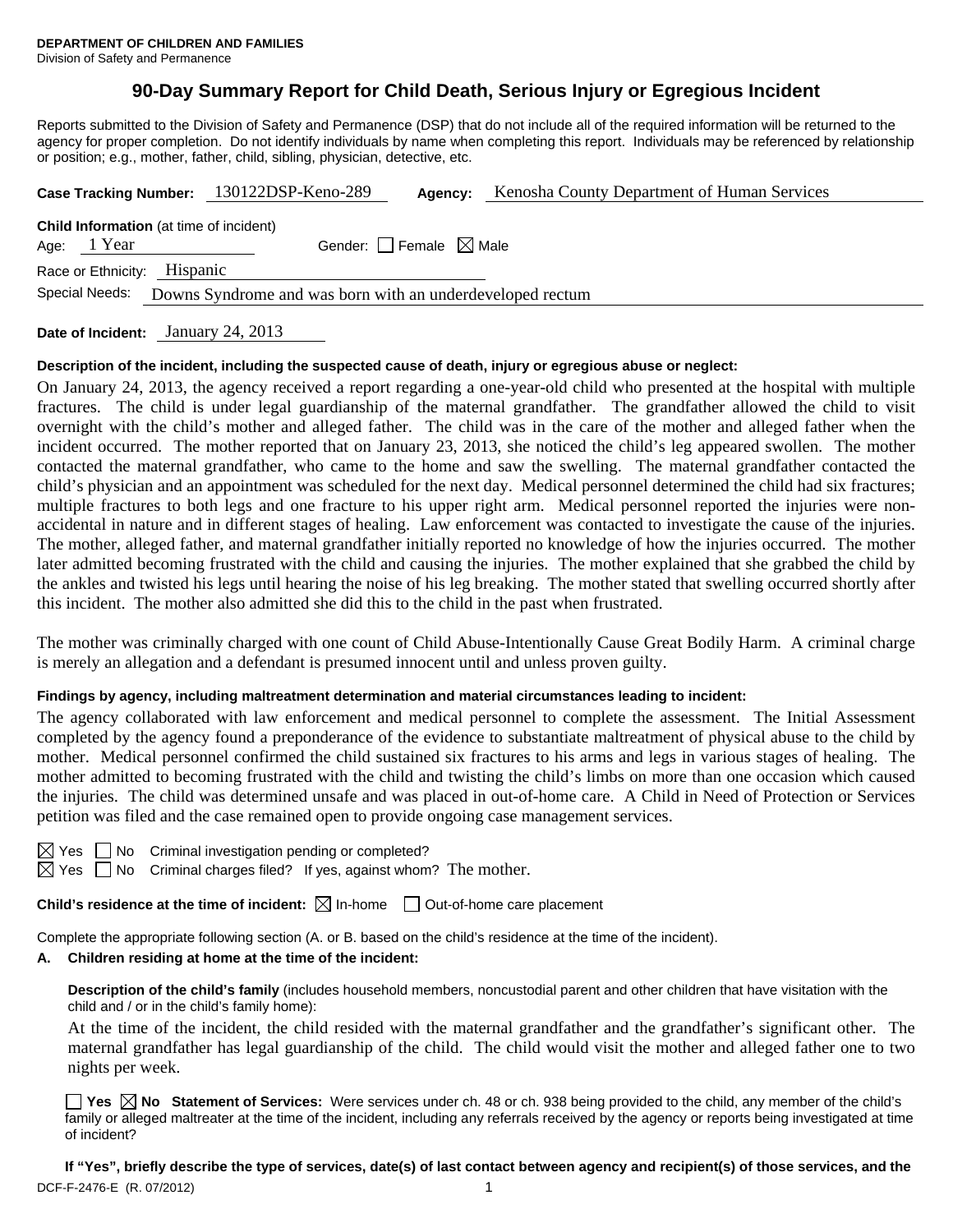**Summary of all involvement in services as adults under ch. 48 or ch. 938 by child's parents or alleged maltreater in the previous five years:** (Does not include the current incident.) N/A

### **Summary of actions taken by the agency under ch. 48, including any investigation of a report or referrals to services involving the child, any member of the child's family living in this household and the child's parents and alleged maltreater.** (Does not include the current incident.)

(Note: Screened out reports listed in this section may include only the date of the report, screening decision, and if a referral to services occurred at Access. Reports that do not constitute a reasonable suspicion of maltreatment or a reason to believe that the child is threatened with harm are not required to be screened in for an initial assessment, and no further action is required by the agency.)

On May 25, 2011, the agency screened-out a CPS Report alleging the juvenile mother was pregnant by a 20-year-old male. The report was referred to law enforcement.

On December 8, 2011, the agency screened-in a CPS Report alleging neglect to the child by the mother. The allegation of neglect was unsubstantiated and the maternal grandfather obtained legal guardianship of the child.

# **Summary of any investigation involving the child, any member of the child's family and alleged maltreater conducted under ch. 48 or ch. 938 and any services provided to the child and child's family since the date of the incident:**

The agency collaborated with law enforcement and medical personnel to complete the assessment. The Initial Assessment completed by the agency found a preponderance of the evidence to substantiate maltreatment of physical abuse to the child by mother. Medical personnel confirmed the child sustained six fractures to his arms and legs in various stages of healing. The mother admitted to becoming frustrated with the child and twisting the child's limbs on more than one occasion which caused the injuries. The child was determined unsafe and was placed in out-of-home care. A Child in Need of Protection or Services petition was filed and the case remained open to provide ongoing case management services.

# **B. Children residing in out-of-home (OHC) placement at time of incident:**

## **Description of the OHC placement and basis for decision to place child there:**

N/A

### **Description of all other persons residing in the OHC placement home:**

N/A

**Licensing history:** Including type of license, duration of license, summary of any violations by licensee or an employee of licensee that constitutes a substantial failure to protect and promote the welfare of the child.

#### N/A

|  |  |  | Summary of any actions taken by agency in response to the incident: (Check all that apply.) |  |
|--|--|--|---------------------------------------------------------------------------------------------|--|

| $\times$    | Screening of Access report                           | Attempted or successful reunification             |
|-------------|------------------------------------------------------|---------------------------------------------------|
|             | Protective plan implemented                          | Referral to services                              |
| $\Box$      | Initial assessment conducted                         | <b>Transportation assistance</b>                  |
|             | Safety plan implemented                              | Collaboration with law enforcement                |
| N<br>M      | Temporary physical custody of child                  | Collaboration with medical professionals          |
|             | Petitioned for court order / CHIPS (child in need of | Supervised visitation                             |
|             | protection or services)                              | Case remains open for services                    |
| $\boxtimes$ | Placement into foster home                           | Case closed by agency                             |
|             | <b>Placement with relatives</b>                      | Initiated efforts to address or enhance community |
| $\boxtimes$ | Ongoing Services case management                     | collaboration on CA/N cases                       |
|             |                                                      | Other (describe):                                 |
|             |                                                      |                                                   |

# **FOR DSP COMPLETION ONLY:**

**Summary of policy or practice changes to address issues identified during the review of the incident:** 

Under the Child Welfare Disclosure Act (Section 48.981(7)(cr), Stats.), the DSP completes a 90-day review of the agency's practice in each case reported under the Act. The DSP did not identify practice issues during the review of the incident.

# **Recommendations for further changes in policies, practices, rules or statutes needed to address identified issues:** N/A

 $\boxtimes$  Yes  $\Box$  No  $\Box$  Not Applicable This 90-day summary report completes the Division of Safety and Permanence (DSP) review of this case.